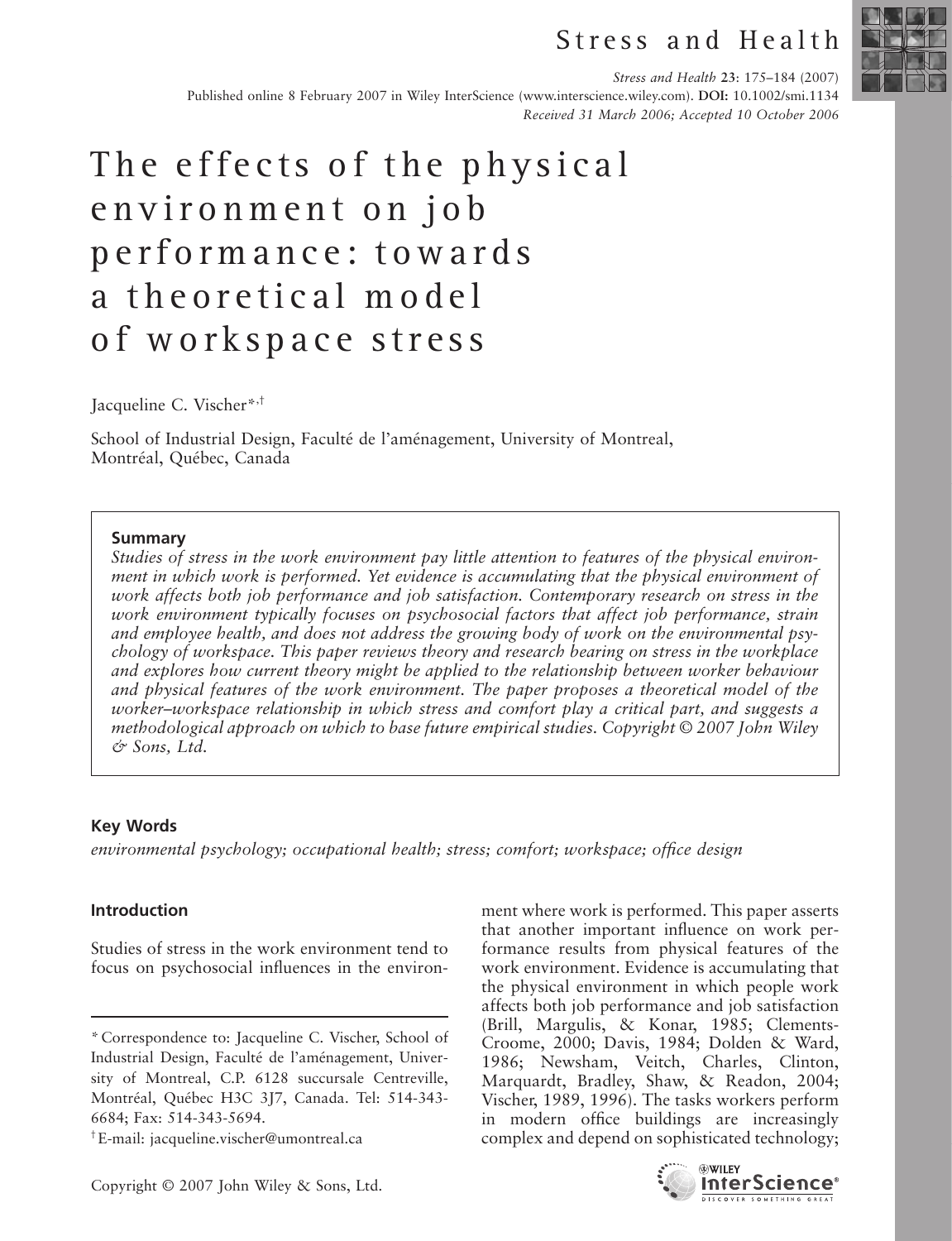and companies whose occupancy costs are increasing generally seek to reduce them without adversely affecting the workers. Such workspace decisions aspire to create an investment in employees' quality of life, the argument being made that measurable productivity increases will result. In addition, researchers are increasingly finding links between employee health and aspects of the physical environment at work such as indoor air quality, ergonomic furniture and lighting (Dilani, 2004; Milton, Glencross, & Walters, 2000; Veitch & Newsham, 2000).

Contemporary literature on stress in the work environment typically focuses on psychosocial factors that affect job performance, strain and employee health. Some theoretical models of stress at work have included the physical environment as a factor (Ivancevich & Matteson, 1980; Klitzman & Stellman, 1989; Lazarus & Folkman, 1984). But in many cases, studies referring to physical environment factors tend to refer to the physical parameters of the tasks being performed rather than to features of the physical space in which work is done. As research on job strain and other aspects of stress at work tends not to address the growing body of work on the environmental psychology of workspace, the purpose of this paper is to create a link between these two fields of endeavour.

In light of the growing importance of the environmental design of workspace in terms of financial investments as well as employee health and well-being, this paper reviews theory and research bearing on stress in the workplace. It then draws on research in environmental psychology to explore how current thinking might be applied to the relationship between worker behaviour and physical features of the work environment. The paper proposes a theoretical model of the worker–workspace relationship in which stress and comfort play a critical part, and outlines a methodological approach on which to base future empirical studies.

#### **Overview of environmental stress research**

The term 'environmental stress' often denotes adverse environmental effects in the natural world, such as damage to certain types of plant. The term 'work environment' is used in stress research to incorporate psychosocial dimensions such as employee–employer relations, motivation and advancement, job demands and social support. In this paper, therefore, the more specific term 'workspace stress' will be used to refer to the effects of the physical environment of work.

Established theories and current thinking in the field of stress at work provide some promising themes that can help define workspace stress. Cooper and Dewe (2004) in their description of how the concept of 'stress' has evolved, point out that it was originally an engineering term referring to the area or part of a structure affected by the load or demand placed on it by other parts. It has since broadened into a field of applied psychology. In this context, the term 'stress' applies both to the effects of fatigue on performance, namely in the context of man–machine systems, and to mental hygiene, or the diagnosis and treatment of mental problems at work (p. 11). Selye (1956) described the three stages of alarm, resistance and exhaustion as the human body deals with adverse environmental circumstances. These can equally well be applied to extreme physical environmental conditions. Mason (1972) identified likely causes of stress in a variety of job and other situations. His studies conclude that three main situational stressors are that the situation is novel, the situation is unpredictable, from the individual's point of view, and the individual has the feeling that he/she has no control over the situation. These stressors can be transposed to an analysis of the physical work environment, where it is not uncommon for workers to feel little or no control over, or understanding of, the workspace provided to them.

Studies of stress at work developed as techniques became available to measure levels of stress hormones such as adrenalin and noradrenalin (Theorell, 1986). From this and related research, decision latitude and psychological control emerged as two determining dimensions of job strain that could be applied to various job types. At a later stage, the third critical dimension of social support was added. Known as the 'demand-control' or 'job-strain' model, this model has dominated much of the research on work-related stress, the measurement of which has led to widespread use of the job strain scale (Karasek & Theorell, 1990). This framework can usefully be applied to analysis of the physical environment in which people work, both in terms of the environmental demands placed on users and the control, or lack of it, they have over their space (Vischer, 2005).

Other models currently guiding theory and empirical work on stress can also be considered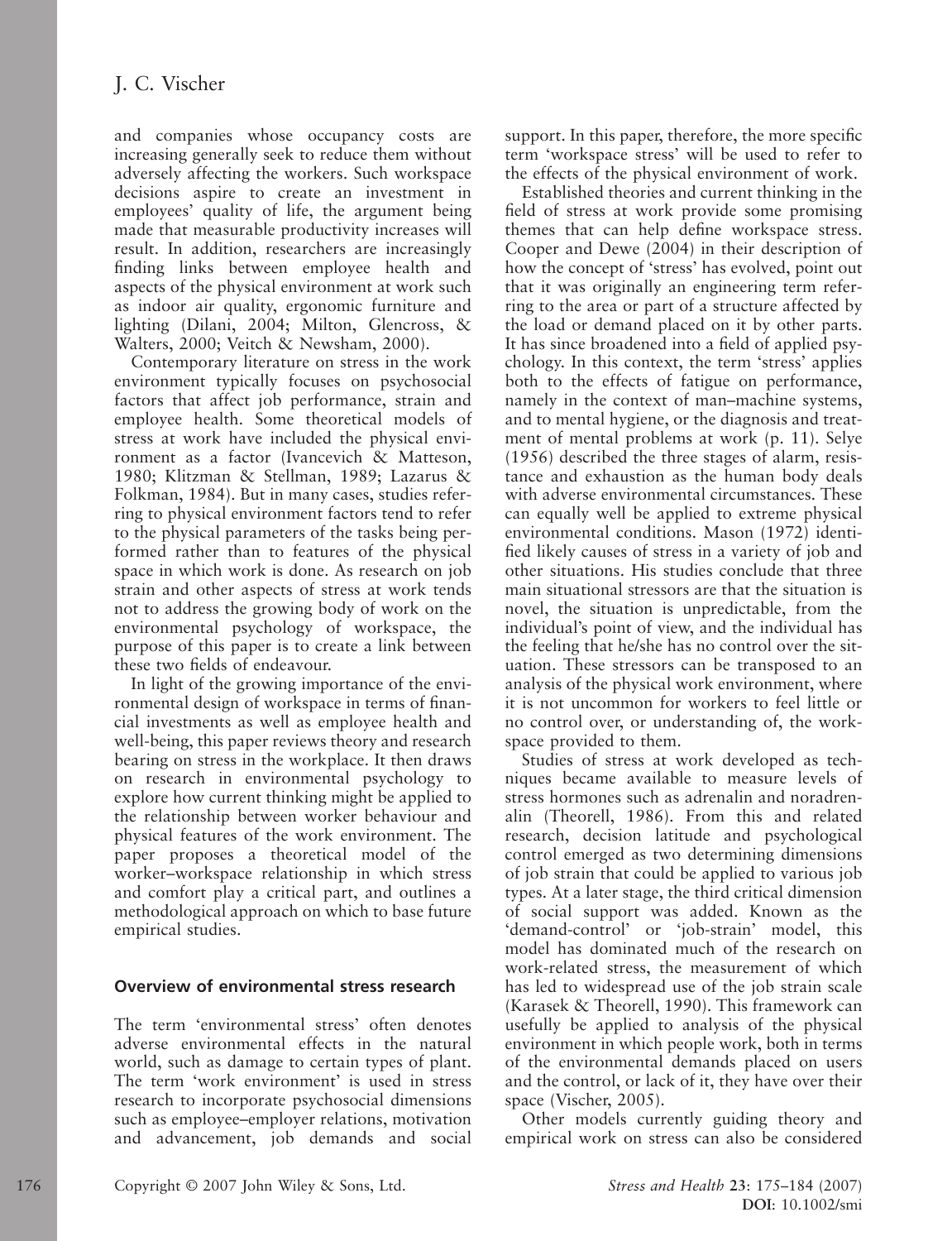relevant to workspace stress. Cooper and Dewe (2004 p. 95) identify the 'interactional model' of stress, employing the traditional stimulus– response paradigm that has enabled researchers to generate data on multiple causes of stress at work. This is distinct from the 'transactional' model, in which stress is defined in terms of the interactive processes that relate an individual to his environment. Lazarus & Cohen (1977) introduced the concept of 'daily hassles' as a category of likely causes of stress that need to be distinguished from major life events because they are 'closer to the person's daily experience' (Kanner, Coyne, Schaefer, & Lazarus, 1981). In 'daily hassles', stress is generated by stable, repetitive or chronic conditions that 'annoy' on a regular basis. The concept of stress-causing hassles has proved useful to the study of the physical environment on people's behaviour (Lazarus & Cohen, 1977). Lazarus and his co-workers developed a 'hassles scale', which, after testing, seemed to confirm the importance of daily hassles in creating stress (Lazarus, 1984). His research emphasizes 'appraisal', or the effects of the perception of the subject, in mediating between environmental events and the experience of stress: for Lazarus, appraisal links person and environment, including physical environment.

Coping, the processes by which humans respond to stress, is related to appraisal in the transactional model (Lazarus, 1981). Studies of coping mechanisms have become part of the study of stress at work (Dewe & Guest, 1990; Latack, 1986; Schwartz & Stone, 1993). The distinction that Folkman and Lazarus (1985) draw between problem-focused and emotion-focused coping strategies might be applied to coping with environmental adversities, that is, workspace stress. 'Problem-focused' strategies are analogous to biomechanical responses such as coping with problems of glare from lights or seating that does not support backs, and 'emotion-focused' strategies are analogous to psychosocial responses such as inferring status from office size, opportunities for workspace personalization, and defining home territory. The assertion that a characteristic of coping behaviour is that it changes over the course of the event confirms that no single behaviour or psychosocial outcome can be identified as coping with adverse, uncomfortable or stressful workspace features. Rather, the presence of any behaviour form that can be construed as 'coping' with workspace suggests the presence of workspace stress.

## A theoretical model of workspace stress

Almost all theoretical models of stress at work refer to a mismatch or misfit between the demands of the situation and the resources of the individual. The focus on misfit, what it means, how it shows itself and how to measure it, is fundamental to work stress research and focuses on the transactional nature of the person–environment relationship and the processes that underlie it. The value of the 'cybernetic model' advanced by Cooper and Dewe (2004, p. 97) is its focus on person–environment interaction as a system, in which individuals constantly modify their environment while, at the same time, adjusting and adapting their behaviour to fit the environment they occupy. Prevailing theoretical models of stress at work emphasize the need for a good fit between a person's abilities, skills and degree of control—or decision latitude—and the work environment's demands, complexity, expectations and challenges. A poor fit in either direction (too many skills, not enough demands, or too many demands and insufficient control) generates stress (Czikszentmihalyi, 1990; Kaplan, 1983; Lawton, 1980). The relevance of the concept of 'fit' in environmental psychology is discussed below.

#### **The environmental psychology of workspace**

Researchers in environmental psychology have developed a rich literature on ways of measuring how the physical environment meets people's (users') needs, in which many varieties and examples of misfit are recorded. The definition of misfit is one in which the environment places inappropriate or excessive demands on users, in spite of their adaptation and adjustment behaviours (coping). The concept of environmental fit is well integrated into the environmental psychology literature (Alexander, 1970; Herring, Szigeti, & Vischer, 1977; Preiser, 1983; Zeisel, 2005).

So what are the elements in the physical workspace that can be identified as affecting fit or misfit between person and environment at work? One area of research that has begun to answer this question is ergonomics. Initially developed for military and manufacturing processes, ergonomics researchers now apply their assessment tools to office furniture and equipment to protect workers from long-term muscular or nerve injury due to poor bodily positioning or muscle use. Stress, from the ergonomics stand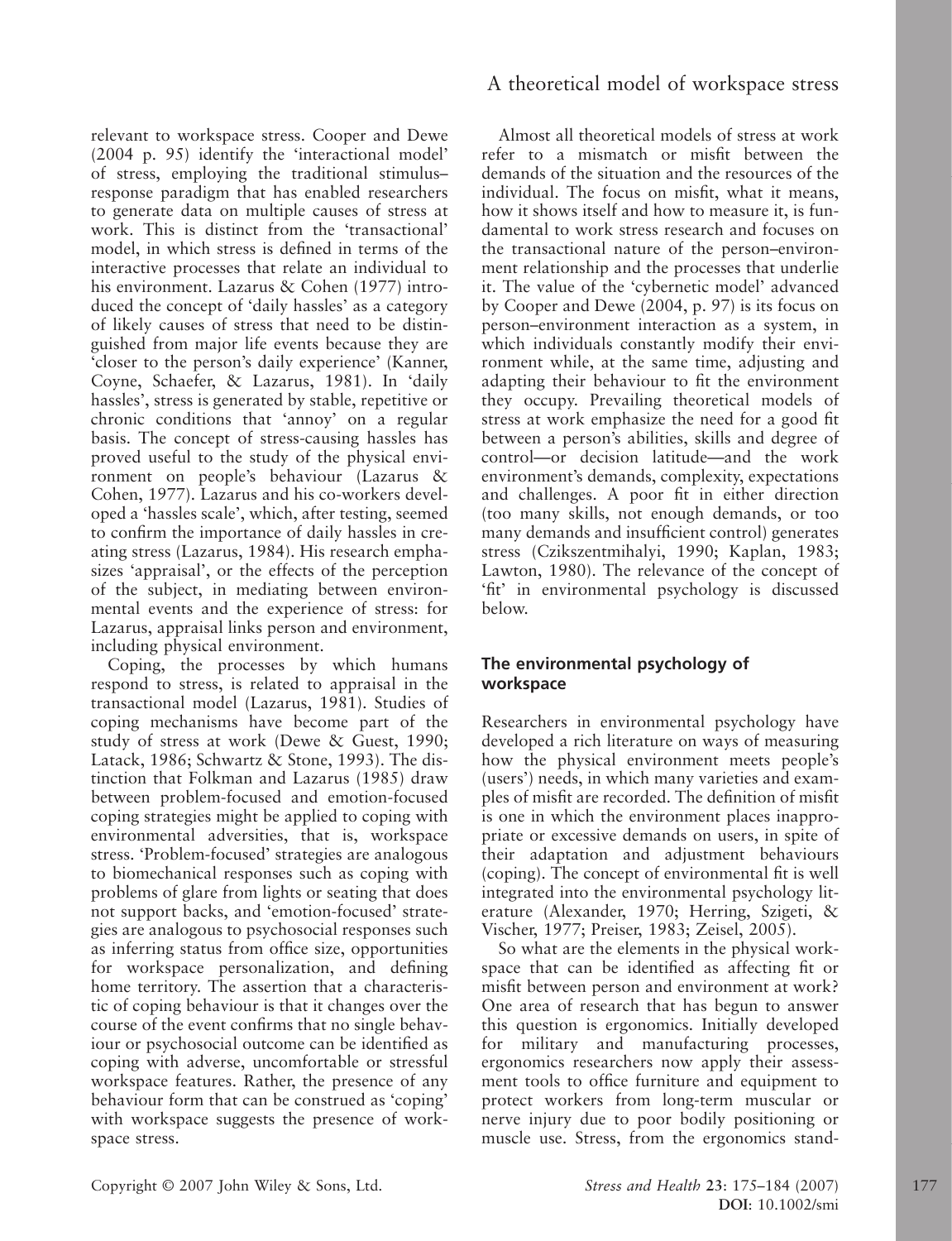point, 'is frequently discussed in terms of the relationship between levels of performance and concepts such as arousal, signal detection theory and different environmental demands' (Cooper & Dewe, 2004, p. 65).

The ergonomic approach studies tools and equipment as well as workspace features as extensions of the human body. Those ergonomic features most frequently studied in workspace include lighting and daylighting, noise and noise control, and office furniture and spatial layouts in offices. These are summarized below.

Lighting research has tended to distinguish between the effects on building occupants of artificial, interior lighting and of natural light or daylighting from windows. Daylighting research has linked increased comfort and productivity with window size and proximity, as well as with view out, control over blinds and shielding from glare (Hedge, 2000; Leather, Pyrgas, Beale, & Lawrence, 1998; Mallory-Hill, van der Voost, & Van Dortmost, 2004). More significantly, research on daylight and views from hospital rooms has been shown to affect medication requirements and recovery rates (Ulrich, 1991; Verderber & Reuman, 1988). In their overview of the effects of different kinds of artificial lighting on task performance and occupant satisfaction, Boyce, Veitch, Newsham, Myer, and Hunter (2003) concluded that current office lighting standards are preferred by most people carrying out typical office tasks in a simulated office environment, where workers used controls to exercise their lighting choices. The study results made a distinction between visual comfort—lighting needed to perform well on office tasks—and satisfaction, or lighting judged to be aesthetic.

Current studies of noise in offices have adapted techniques for measuring noise levels in industrial environments. Workers in open plan workspace tend to judge noise to be a primary source of discomfort and reduced productivity (Hedge, 1986; Oldham, 1988; Stokols & Scharf, 1990; Sundstrom, Herbert, & Brown, 1982). Acoustic comfort studies have focused on correlating physical measures, such as signal-to-noise ratios at different densities, background noise levels and intensities, and speech intelligibility under differing physical conditions, with occupant judgements of distraction and annoyance (Ayr, Cirillo, & Martellota, 2001; Chu & Warnock, 2002; Mital, McGlothlin, & Faard, 1992). Efforts to control office noise through more absorbent surfaces, sound-masking systems and behavioural controls have been undermined by increasing office densities and collaborative work in modern workspace.

Perhaps the largest number of environmental psychology studies of workspace has focused on floor configuration and furniture layouts in the open plan office. Research indicates that these environmental factors have the greatest influence on worker satisfaction and performance (Brill, Margulis, & Konar, 1985; Hatch, 1987; Sullivan, 1990; Vischer, 1989). Studies have tended to focus on the height and density of workstation partitions, the amount and accessibility of file and work storage, and furniture dimensions such as work surfaces as being these elements of furniture and spatial layout which have the most effect not only on the satisfaction of individual workers but on the performance of teams. One study indicated that the additional investment in ergonomic tables and chairs for workers yielded a 5-month payback in terms of increased productivity (Miles, 2000). Several studies provide evidence that office workers are uncomfortable in open plan configurations and prefer private enclosed workspace (Brennan, Chugh, & Kline, 2002; Fried, Slowik, Ben-David, & Tiegs, 2001; Ornstein, 1999). In addition, aspects of psychological comfort such as territoriality and privacy are strongly affected by spatial layout: office size and location is linked with status; partitioning influences acoustic as well as visual privacy; amount of office storage is linked with territoriality and status (Fischer, Tarquinio, & Vischer, 2004; McCusker, 2002; Vischer, 2005; Vischer, McCuaig, Nadeau, Melillo, & Castonguay-Vien, 2003; Wells, 2000).

In their overview of stress related to the physical work environment, McCoy and Evans (2005) go beyond ergonomics to characterize as stressful those situations where elements of the physical environment interfere with the attainment of work objectives. Stressors in the work environment affect employee performance adversely when they are high intensity or prolonged; they slow down the individual's ability to process and understand the number and predictability of 'signals', which increase with task complexity. Potential stressors (i.e. elements that interfere with task performance, motivation and social relationships) include 'spatial organisation, architectonic details, ambient conditions and resources, and view or visual access from the workspace. As environmental stressors, [these] can influence physiological processes, produce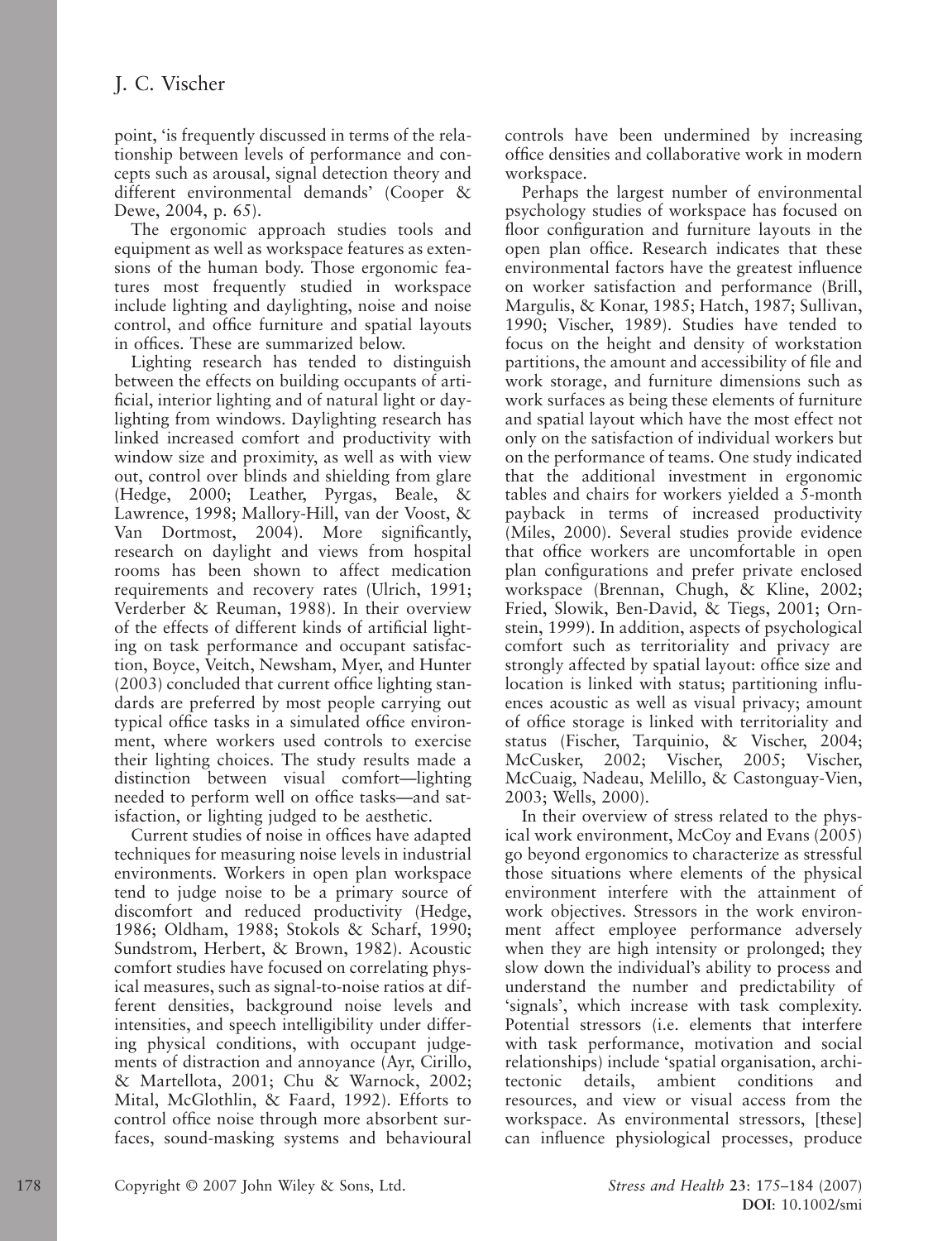negative affect, limit motivation and performance, and impede social interaction' (p. 222).

Spatial organization issues include the openness of the layout: that is, the proportion of open workstations to private, enclosed offices, the height of partitions and the distance between open workstations, as well as access to needed resources, such as technology and equipment, meeting rooms and washrooms. Closely related to spatial organization are ambient conditions such as sound, visual openness and light, as well as ventilation and thermal comfort.

Architectonic details, which include colours and decoration, signage, artwork and design details, convey meaning and can have symbolic significance that affects people emotionally. For example, some work environments encourage personalization and individual decoration; some have key landmark elements that facilitate territorial definition for individuals or groups; some carry symbolic status, such as proximity to windows (positive) or to washrooms (negative). Architectonic details are likely to affect 'emotionfocused' coping behaviour in situations of workspace stress.

A mismatch between the demands placed on workers and the control they have over the physical environment in which they meet those demands is by definition stress-generating. McCoy and Evans (2005) emphasize the temporal dimension: an environmental element that is temporarily annoying cannot be identified as a stressor in the same way as that same annoying element's effect over time, when it becomes a daily hassle. The sustained impact of adverse environmental elements may also cause a delayed reaction, affecting performance after the stressor has been removed.

Environmental psychology research into the work environment has until recently focused on measuring user satisfaction—both job satisfaction and environmental satisfaction. Based on stimulus–response logic, this approach posits user satisfaction as a measurable behavioural response to features of the physical environment. However, little in this approach controls for the personal and experiential influences and prejudices that affect people's assessment of the quality of their workspace. The global and inexact concept of satisfaction does not address the complexities of the transactional nature of the person–environment relationship. More recent work on environmental comfort elaborates on the notion of fit between user and workspace, providing a sounder theoretical basis for workspace stress research.

#### **Comfort and stress**

The idea of human comfort has traditionally been applied in architectural history research to studying the functional aspects of the dwellings and buildings of older and remote cultures. Comfort as a basis for setting environmental standards in public buildings has developed out of recognizing that people need to be more than simply healthy and safe in the buildings they occupy. Once health and safety are assured, users need environmental support for the activities they are there to perform, that is, environmental comfort (Vischer, 1989). The concept of environmental comfort links the psychological aspects of workers' environmental likes and dislikes with concrete outcome measures such as improved task performance, as well as with organizational productivity through workspace support for work-related tasks.

Evidence suggests that environmental comfort comprises at least three hierarchically related categories: physical, functional and psychological (Vischer, 2005). Physical comfort includes basic human needs such as safety, hygiene and accessibility without which a building is uninhabitable. These needs are met through applying current building codes and standards to architectural design and construction decision making. Functional comfort is defined in terms of ergonomic support for users' performance of work-related tasks and activities. Appropriate lighting for screen-based work, ergonomic furniture for computer users, and enclosed rooms available for meetings and collaborative work, for example, help ensure functional comfort. Psychological comfort results from feelings of belonging, ownership and control over workspace. The environmental comfort model postulates that, although weakness in one category can be compensated for by strength in another, optimal environmental support for work performance is most likely to occur when workspace quality is assured at all three comfort levels.

Figure 1 illustrates the environmental comfort model. The diagram shows that while physical comfort is at the threshold of acceptable workspace, psychological comfort is affected by the degree of environmental choice or empowerment users feel they have through decision-making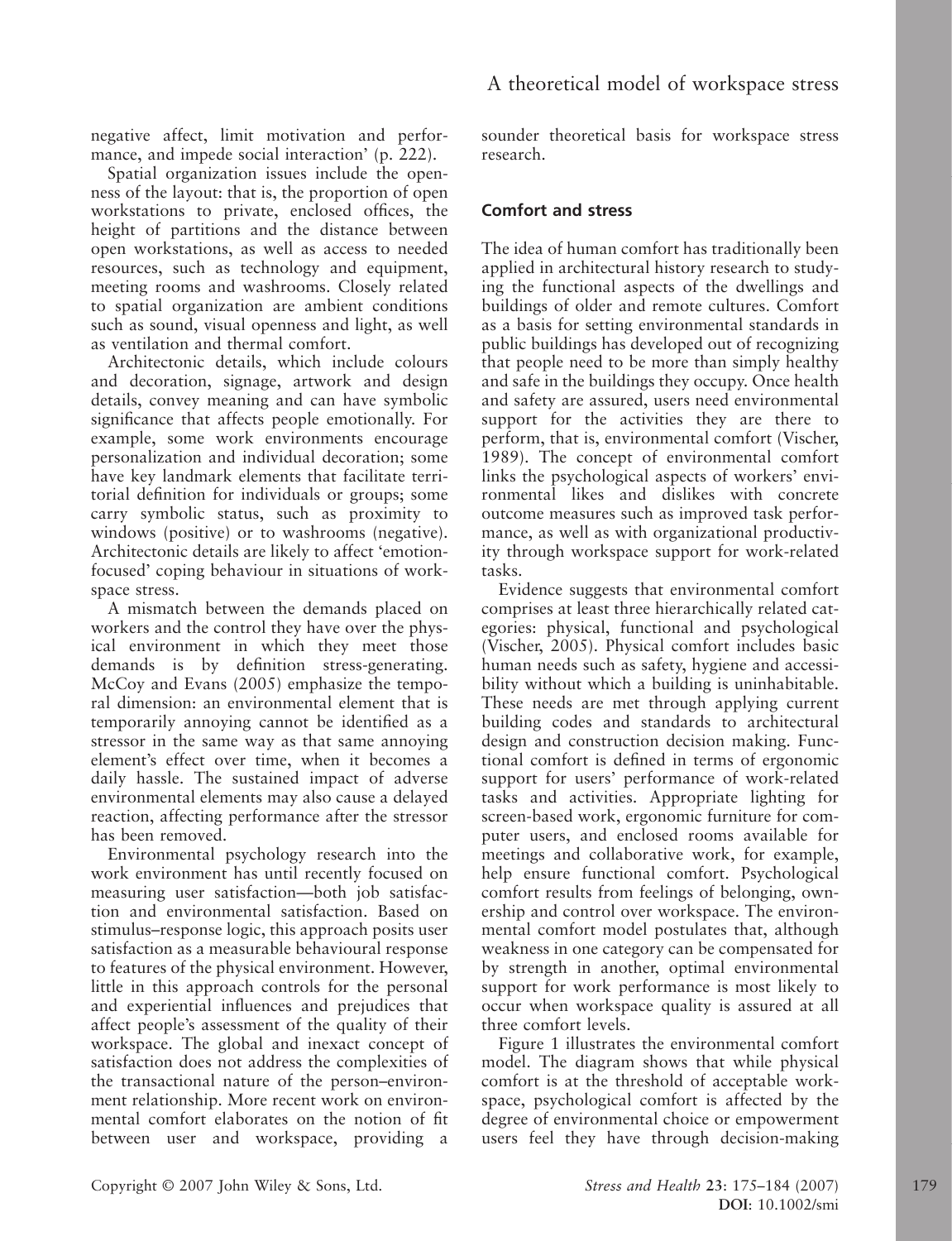

Figure 1. The 'Habitability' pyramid. *Note:* From Vischer (2005).

processes. The third category, functional comfort, needs to be measured in order to determine which environmental elements support, or fail to support, work. Functionally uncomfortable workspace draws energy out of the worker that would otherwise be directed to performing work. Depending on the tasks they are performing, workers are more or less affected by environmental factors such as lighting, furniture layout and ergonomics, noise level and temperature. An adverse or problematic workspace ('poor fit') drains effort and energy out of the user: she cannot see well in poor lighting conditions, she has to get up and walk around to relieve back or neck pain, she has to wait to have a meeting because there is no space in her cubicle and no available conference room. On the other hand, a supportive, positive and effective work environment ('good fit') allows and even encourages occupants to apply all their energy and attention to performing work. The difference between a supportive and an unsupportive workspace is thus the degree to which occupants can conserve their attention and energy for their tasks, as opposed to expending it to cope with adverse environmental conditions. The 'energy' drawn out of users in adverse environmental conditions can therefore be hypothesized as coping mechanisms or behaviour; evidence that such mechanisms are present in employees' behavioural repertoire at work indicates a stressful (uncomfortable because unsupportive) workspace.

The environmental comfort model posits 'uncomfortable workspace'—where there is a misfit between what people need to perform their tasks and resources the physical environment provides—as a definition of workspace stress or strain. That is, sustained misfit situations generate stress, both of the 'daily hassle' variety as well as on a more critical level, such as in cases of sick building syndrome, where pollutants in the indoor air cause illness and absenteeism. Depending on the type of space and the work being performed, every office environment is situated somewhere along the stress-to-support continuum, with none being either all good or all bad, but most varying with type of user and type of tasks. Where the person–workspace interaction falls on the continuum also depends on time of day, time of year, availability and accessibility of office technology, and corporate values and culture.

According to the environmental comfort model, psychological comfort links psychosocial aspects with the environmental design and management of workspace through the concepts of territoriality, privacy and control (Sundstrom & Sundstrom, 1986; Vischer et al., 2003; Wells, 2000). A sense of territory is associated with feelings of belonging and ownership. Privacy is best understood as the need to exercise control over one's accessibility to others (Altman, 1975; Kupritz, 2000; Steele, 1986). Environmental control can be said to affect workers on at least two levels: mechanical or instrumental control, and empowerment (Vischer, 2005). Instrumental control exists where chairs and work surfaces can be raised and lowered, work tables on wheels can be moved around, lights are switchable, and there is an office door to open and close. Evidence indicates a positive psychological impact from this type of control in certain circumstances (Newsham, Veitch, Arsenault, & Duval, 2004; Tu & Loftness, 1998).

Empowerment as a form of environmental control increases opportunities for employees to participate and be heard in workspace decision making and means they are better informed. This alleviates the three stress-causing conditions identified by Mason (1972) by reducing novelty and unpredictability as well providing a sense of control through opportunities to have a say in design decisions. McCoy and Evans (2005, p. 237) characterize uncontrollability over workspace as a demotivator leading to 'learned helplessness'. Several studies demonstrate that psychosocial control by means of user participation in the design process has a positive effect on people's response to and feelings about their workspace (Dewulf & Van Meel, 2003; Veitch & Newsham, 2000; Vischer, 2004).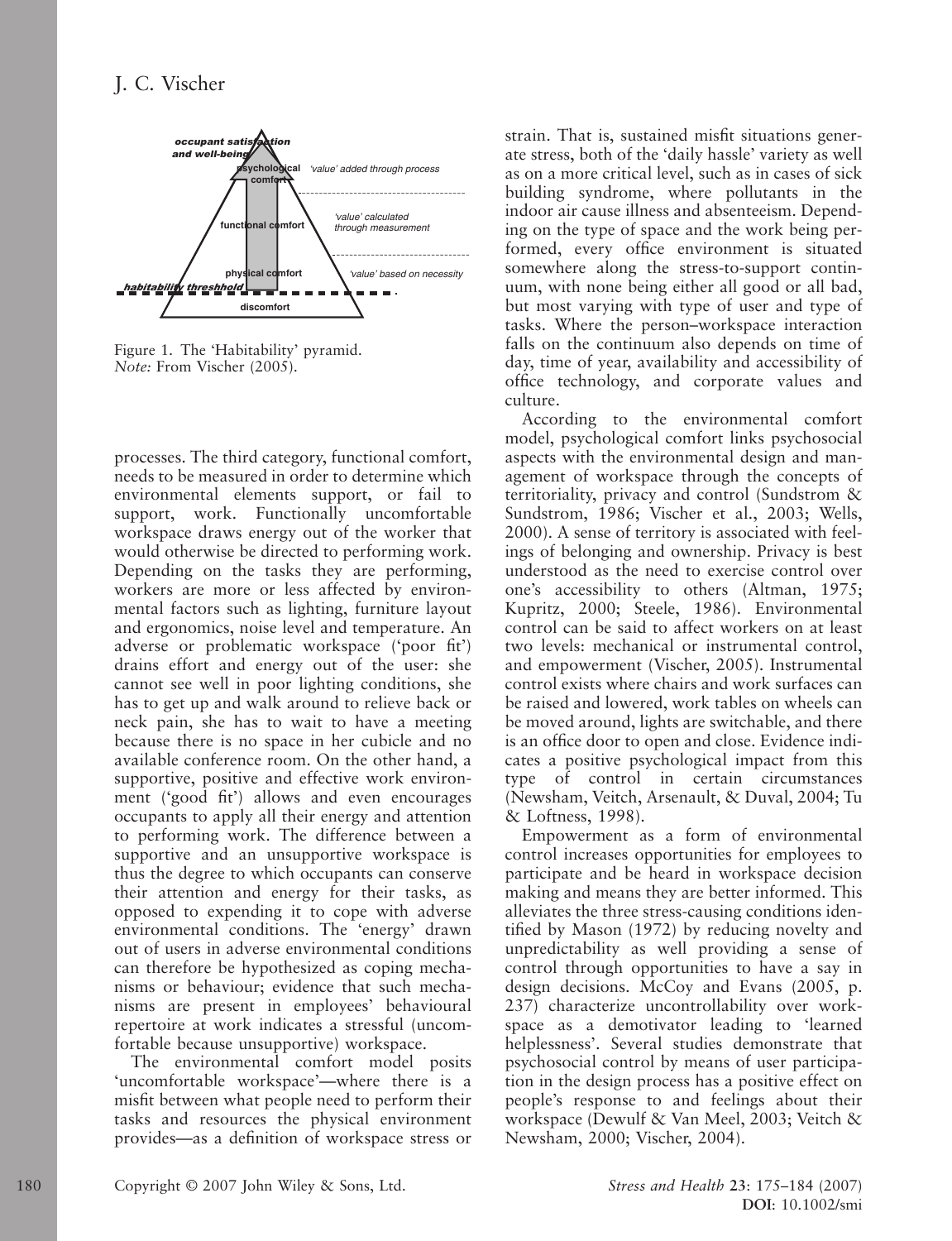#### **Towards a theory of workspace stress**

Several of the concepts described in this paper can be applied to a framework for the study of workspace stress. First among these is 'goodness of fit'. The concept of fit can be expanded beyond the primarily architectural framework posited by Alexander (1966), which is somewhat static in its emphasis on environmental design, to a broader definition of fit between user abilities and motives over time, and degree of environmental complexity (Lawton, 1980). Broadening this definition and applying it to workspace takes us in several fruitful directions.

The environmental comfort model states that a workspace either supports the tasks and activities that are being performed there (comfort condition), or it fails to support them and in fact slows them down (uncomfortable condition and cause of stress). Studies of users' work behaviour, through observation and questioning, provide rich data on the degree to which workspaces are supportive (good fit) or unsupportive (bad fit, or mismatch). Applying this framework, the energy a user expends to overcome mismatched or unsupportive spatial elements is expressed as coping behaviour and can be measured as such.

Another potential direction for workspace stress research builds on the demand-control model of job stress. As Figure 2 shows, the two axes of decision latitude and psychological demands that are applied to different job types



Figure 2. 'Demand-Control Model' of workspace stress. *Note:* From Vischer (2005), after Karasek and Theorell (1990).

can be modified to apply to types of workspace such that workspace categories can be identified in terms of more or less strain on users.

This approach reduces the strict separation of behavioural measures from environmental features by fusing them into the more interactive notion of workspace as space accommodating specific tasks. Decision latitude translates into the degree of control users have over their workspace through participation in decisions; and psychological demands translate into the demandingness or energy required to perform tasks in a given workspace. Moreover, the demand-control model identifies social support as a third key factor influencing job stress and coping, and as indicated by McCoy and Evans (2005), physical elements and workspace design have an important role in determining social relationships and networks that develop at work. Stephenson (1998) has amply demonstrated the importance of informal social networks to facilitate the flow of information in organizations, and efforts have been made in some organizations to design workspace that facilitates informal social network formation.

In summary, the key building blocks for a theoretical model of workspace stress build on wellestablished themes in both stress research and environmental psychology. These include the notion of fit or match between user and environment, the concept of control and managing novelty and unpredictability, the measurement of daily hassles and energy-consuming impediments to the smooth performance of tasks, as well as the importance of social support, territoriality and environmental control.

#### **Directions for future research**

To validate and build on these theoretical links, workspace stress needs to be measured. Tools exist to measure functional comfort (Vischer, 1989), daily hassles (Folkman & Lazarus, 1985), coping and appraisal (Lazarus, 1981), as well as the multidimensional concept of control in relation to environmental novelty and predictability (Lupien et al., 2006). The concept of environmental comfort is derived in part from the notion of fit between user and environment and serves as a basis for the following hypotheses.

Every workspace can be defined as providing more or less support to people performing specific tasks and activities that have specific environmental requirements. The more support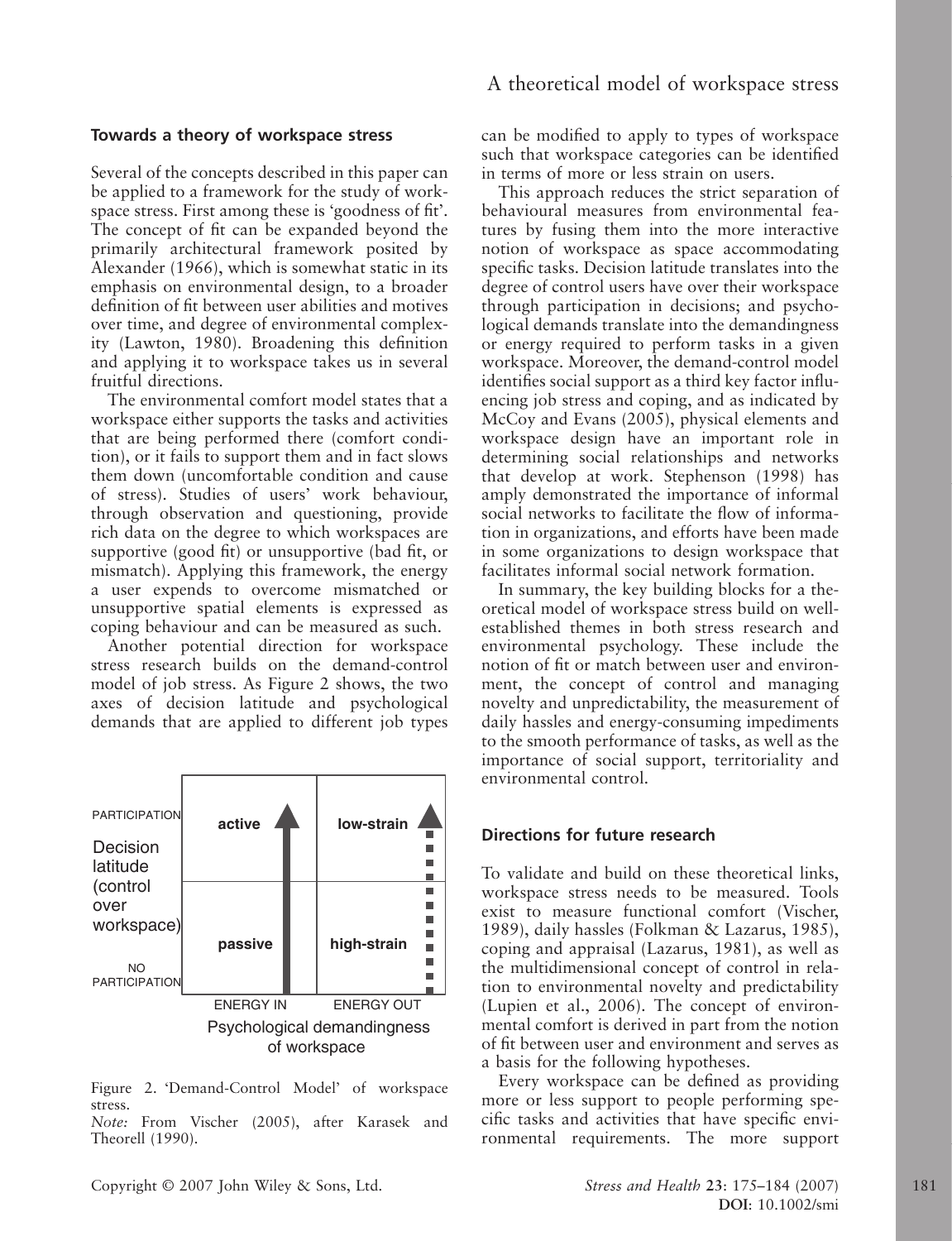people receive for the task, the more comfortable the space and the better fit between space and user. Spaces providing less support, that is, those that are inappropriate to some degree for the tasks being performed, are appraised as uncomfortable by users, requiring them to perform coping activities to solve environmental problems, and are therefore stressful. The degree to which coping with workspace occupies the time and attention of users represents, for employers, loss of time and attention from the performance of work.

Sense of control is an important mediating variable, in that perceived environmental control can reduce strain even when workspace discomfort results in coping behaviour. Furthermore, instrumental environmental controls effectively reduce stress by providing physical ways of solving environmental problems or discomfort, providing workers know how to activate them. Environmental empowerment, on the other hand, increases psychological comfort and reduces stress by increasing decision latitude. Without some degree of environmental empowerment (control), the novelty and unpredictability of workspace changes in today's modern corporate world are likely to increase discomfort and therefore stress.

Balancing environmental demands with the skills and abilities of users to act on their environment is a way of defining optimal workspace for creativity and flow (Czikszentmihalyi, 2003). The concepts of positive stress (Selye, 1979) and of environmental competence (Lawton, 1980; Sternberg, 2001) are both useful in this context, in that they recognize that some challenge is necessary to ensure active engagement. A workspace cannot be designed to be a one-time, final and permanent ergonomic support for all office tasks, but rather needs to be adaptable and 'negotiable' to be most supportive to users (Joiner & Ellis, 1985). Users need decision latitude as well as the skills and opportunities to engage with and adjust their environment successfully, over time and with changing task requirements, in order to optimize comfort and manage workspace stress successfully.

The environmental comfort model implies a multi-pronged approach to measurement and testing. Measures need to be developed to evaluate the demands or 'demandingness' of a given workspace (in terms of both task requirements and spatial features), to assess workers' decision latitude or experience of control, as well as to determine the amount of stress (discomfort) or of support (comfort) judged to be present. The wellestablished functional comfort scale may be useful in establishing the demandingness of workspace, as users' judgements of functional comfort pertain to the combined assessment of the requirements of the tasks and the suitability of the spaces in which the tasks are being carried out (Vischer & Fischer, 2005).

The presence of workspace stress can be inferred from number and frequency of coping behaviours. The functions of coping are 'First, to change the situation for the better . . . , either by changing one's own offending action . . . or by changing the damaging or threatening environment; and second, to manage the subjective and somatic components of stress-related emotions themselves' (Lazarus, 1981, p. 197). Lazarus (1981) posits four coping modes, of which information search and direct action are likely to be relevant to workspace stress assessment. By defining workspace coping as behaviour (actions, thoughts, feelings) that solve a workspace problem, but that in doing so, claim workers' time and attention from their work, many of the behaviours that Lazarus and his colleagues have integrated into measurement scales can be used as a basis for measuring space-related coping. The more coping behaviour is recorded in a given space, the more workspace stress can be inferred.

Applying measurement results to the comfort model enables us to rate specific workspaces on a scale where comfort ('supportive') is at one end and lack of comfort ('stressful') is at the other, thus indicating the degree of worker effort and energy required. This could be developed into a tool to help organizations understand not only what kinds of changes to make to improve workspace, but also to see the return on investment from increased worker efficacy.

Thus, by combining elements of work stress research with the environmental psychology of workspace, it is evident that a new area of study is opening up, namely the study of stress attributable to the design of workspace. As we find out more about how, when and why the buildings where people work affect their health and morale, so we will be able to help companies make more humane and cost-effective decisions about workspace.

#### **References**

Alexander, C. (1966). *Notes on the synthesis of form*. Cambridge, MA: Harvard University Press.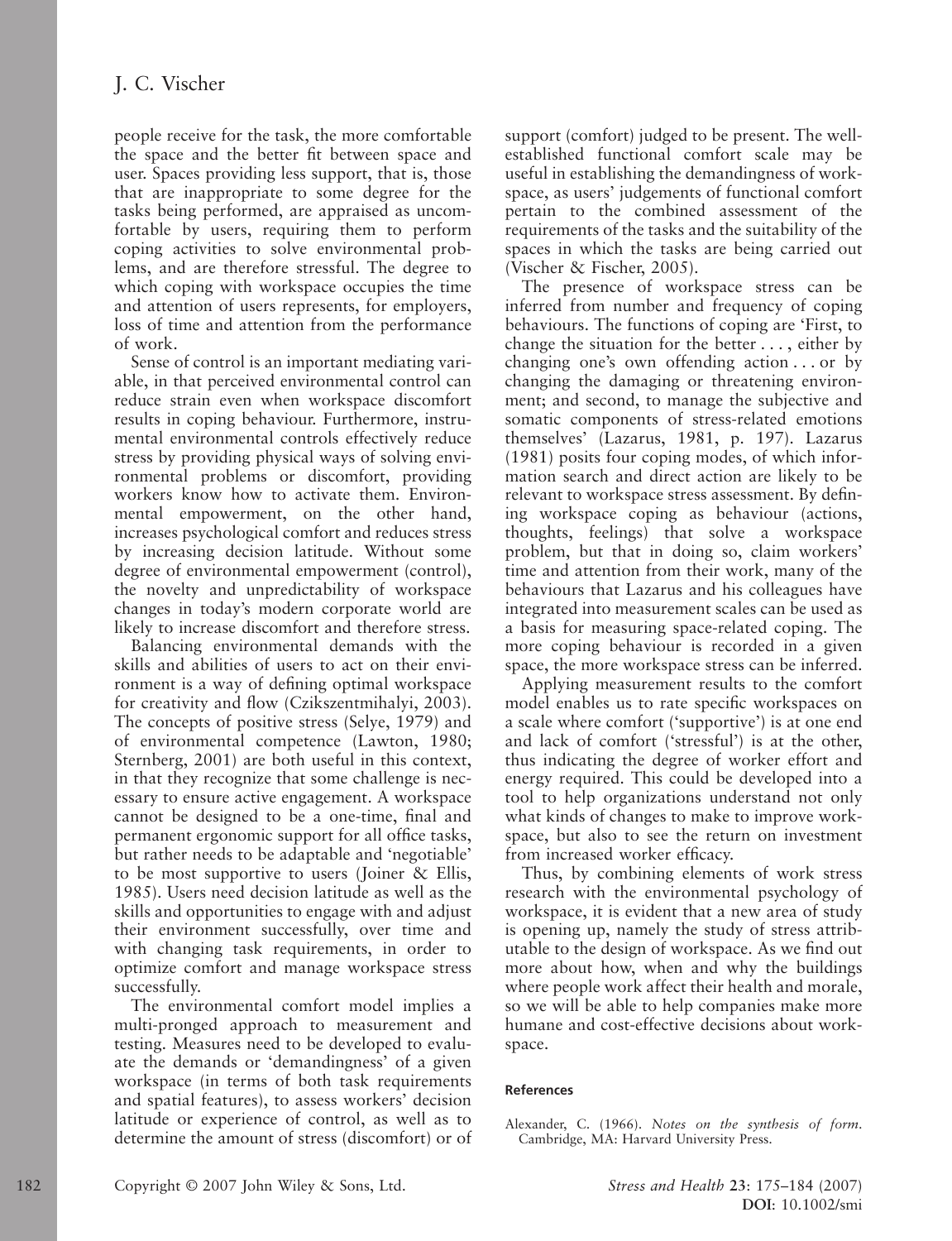- Alexander, C. (1970). The goodness of fit and its source. In H. Proshansky, W. Ittelson, & L. Rivlin (Eds), *Environmental psychology: Man and his physical setting* (pp. 42–56). New York: Holt Rinehart and Winston.
- Altman, I. (1975). *The environment and social behavior: Privacy, personal space, territory and crowding*. Monterey, CA: Brooks-Cole.
- Ayr, U., Cirillo, E., & Martellota, F. (2001). An experimental study on noise indices in air conditioned offices. *Applied Acoustics*, *62*(6), 633–643.
- Boyce, P., Veitch, J., Newsham, G., Myer, M., & Hunter, C. (2003). *Lighting quality and office work: A field simulation study*. Ottawa, Canada: U.S. Dept. of Energy & National Research Council of Canada.
- Brennan, A., Chugh, J.S., & Kline, T. (2002). Traditional versus open office design: A longitudinal study. *Environment and Behavior*, *34*(3), 279–299.
- Brill, M., Margulis, S., & Konar, E. (1985). *Using office design to increase productivity* (2 vols.). Buffalo, NY: Westinghouse.
- Chu, W.T., & Warnock, A.C. (2002). *Measurement of sound propagation in open plan offices*. Ottawa, Canada: Institute for Research in Construction, National Research Council of Canada.
- Clements-Croome, D. (Ed.) (2000). *Creating the productive workplace*. London: E & FN Spoon.
- Cooper, C., & Dewe, P. (2004). *Stress, a brief history*. Oxford: Blackwell Publishing.
- Czikszentmihalyi, M. (1990). *Flow: The psychology of optimal experience*. New York: Harper Collins.
- Czikszentmihalyi, M. (2003). *Good business: Leadership, flow and the making of meaning*. New York, NY: Viking.
- Davis, T. (1984). The influence of the physical environment in offices. *Academy of Management Journal*, *9*(2), 271–283.
- Dewe, P., & Guest, D. (1990). Methods of coping with stress at work: A conceptual analysis and empirical study of measurement issues. *Journal of Organizational Behavior*, *11*, 135–150.
- Dewulf, G., & Van Meel, J. (2003). Democracy in design? In R. Best, C. Langston, & G. De Valence (Eds), *Workplace strategies and facilities management*: *Building in value* (pp. 281–290). London: Butterworth Heinemann.
- Dilani, A. (2004). *Design and health III: Health promotion through environmental design*. Stockholm, Sweden: International Academy for Design and Health.
- Dolden, M., & Ward, R. (1986). *The impact of the work environment on productivity: Proceedings of a workshop*. Washington, DC: National Science Foundation and Architectural Research Centers Consortium.
- Fischer, G.-N., Tarquinio, C., & Vischer, J.C. (2004). Effects of the self-schema on perception of space at work. *Journal of Environmental Psychology*, *24*(1), 131–140.
- Folkman, S., & Lazarus, R.S. (1985). If it changes it must be a process: Study of emotion and coping during three stages of a college examination. *Journal of Personality and Social Psychology*, *48*(1), 150–170.
- Fried, Y., Slowik, L.H., Ben-David, H.A., & Tiegs, R.B. (2001). Exploring the relationship between workspace density and employee attitudinal reactions: An integrative model. *Journal of Occupational and Organizational Psychology*, *74*(3), 259–372.
- Hatch, M.J. (1987). Physical barriers, task characteristics and interaction activity in research and development firms. *Administrative Science Quarterly*, *32*(3), 387–399.
- Hedge, A. (1986). Open versus enclosed workspace: The impact of design on employee reactions to their offices. In J.D. Wineman (Ed.), *Behavioural issues in office design* (pp. 139–176). NY: Van Nostrand Reinhold.
- Hedge, A. (2000). Where are we in understanding the effects of where we are? *Ergonomics*, *43*(7), 1019–1029.
- Herring, B., Szigeti, F., & Vischer, J.C. (1977). Programming and environmental analysis for environmental fit. In P. Suedfeld, & J. Russell (Eds), *The behavioral basis of design: Proceedings of EDRA 7* (pp. 397–399). Boston: Dowden Hutchinson and Ross.
- Ivancevich, J.M., & Matteson, M.T. (1980). *Optimizing human resources: A case for preventive health and stress management organizational dynamics*. Autumn, London, UK: Elsevier Publishing.
- Joiner, D., & Ellis, P. (1985). *Design quality is negotiable in place and placemaking*. Proceedings of People and Physical Environment Research (PAPER) conference, Melbourne, Australia, June.
- Kanner, A.D., Coyne, J.C., Schaefer, C., & Lazarus, R.S. (1981). Comparison of two modes of stress measurement: Daily hassles and uplifts versus major life events. *Journal of Behavioral Medicine*, *4*, 1–19.
- Kaplan, R.D. (1983). Person–environment fit, past, present and future. In C.L. Cooper (Ed.), *Stress research: Issues for the eighties* (pp. 35–78). Hoboken, NJ: John Wiley and Sons.
- Karasek, R., & Theorell, T. (1990). *Healthy work: Stress, productivity and the reconstruction of working life*. New York: Basic Books.
- Klitzman, S., & Stellman, J. (1989). The impact of the physical environment of the psychological well-being of office workers. *Social Science and Medicine*, *29*(6), 733–742.
- Kupritz, V.W. (2000). Privacy management at work: A conceptual model. *Journal of Architectural and Planning Research*, *17*(1), 47–63.
- Latack, J.C. (1986). Coping with job stress: Measures and future directions for scale development. *Journal of Applied Psychology*, *71*, 377–385.
- Lawton, M.P. (1980). *Environment and aging*. Monterey, CA: Brooks-Cole.
- Lazarus, R.S. (1981). The stress and coping paradigm. In C. Eisdorfer, D. Cohen, A. Kleinman, & P. Maxim (Eds), *Models for clinical psychopathology* (pp. 177–214). New York: Spectrum.
- Lazarus, R.S. (1984). Puzzles in the study of daily hassles. *Journal of Behavioral Medicine*, *7*, 375–389.
- Lazarus, R.S., & Cohen, J.B. (1977). Environmental stress. In I. Altman, & J.F. Wohlwill (Eds), *Human behaviour and the environment: Current theory and research* (pp. 89–127). New York: Spectrum.
- Lazarus, R., & Folkman, S. (1984). Coping and adaptation. In W.D. Genby (Ed.), *The handbook of behavioral medicine* (pp. 282–325). New York: Guilfold.
- Leather, P., Pyrgas, M., Beale, D., & Lawrence, C. (1998). Windows in the workplace: Sunlight, view and occupational stress. *Environment and Behavior*, *30*(6), 739–762.
- Lupien, S.J., Ouellet-Morin, I., Hupbach, A., Tu, M.T., Buss, C., Walker, D., Pruessner, J., and McEwen, B.S. (2006). *Beyond the stress concept: Allostatic load, a developmental, biological and cognitive perspective*. In D. Cicchetti & D.J. Cohen (Eds) *Developmental Psychopathology, Volume 2. Developmental Neuroscience* (2nd ed). Hoboken, NJ: John Wiley & Sons.
- Mallory-Hill, S., van der Voost, T., & Van Dortmost, A. (2004). Evaluation of innovative workplace design in the Netherlands. In W.F.E. Preiser, & J. Vischer (Eds), *Assessing building performance* (pp. 160–169). London: Elsevier Science Publishers.
- Mason, J.W. (1972). Organization of psychoendocrine mechanisms: A review and reconsideration. In N.S. Greenfield,